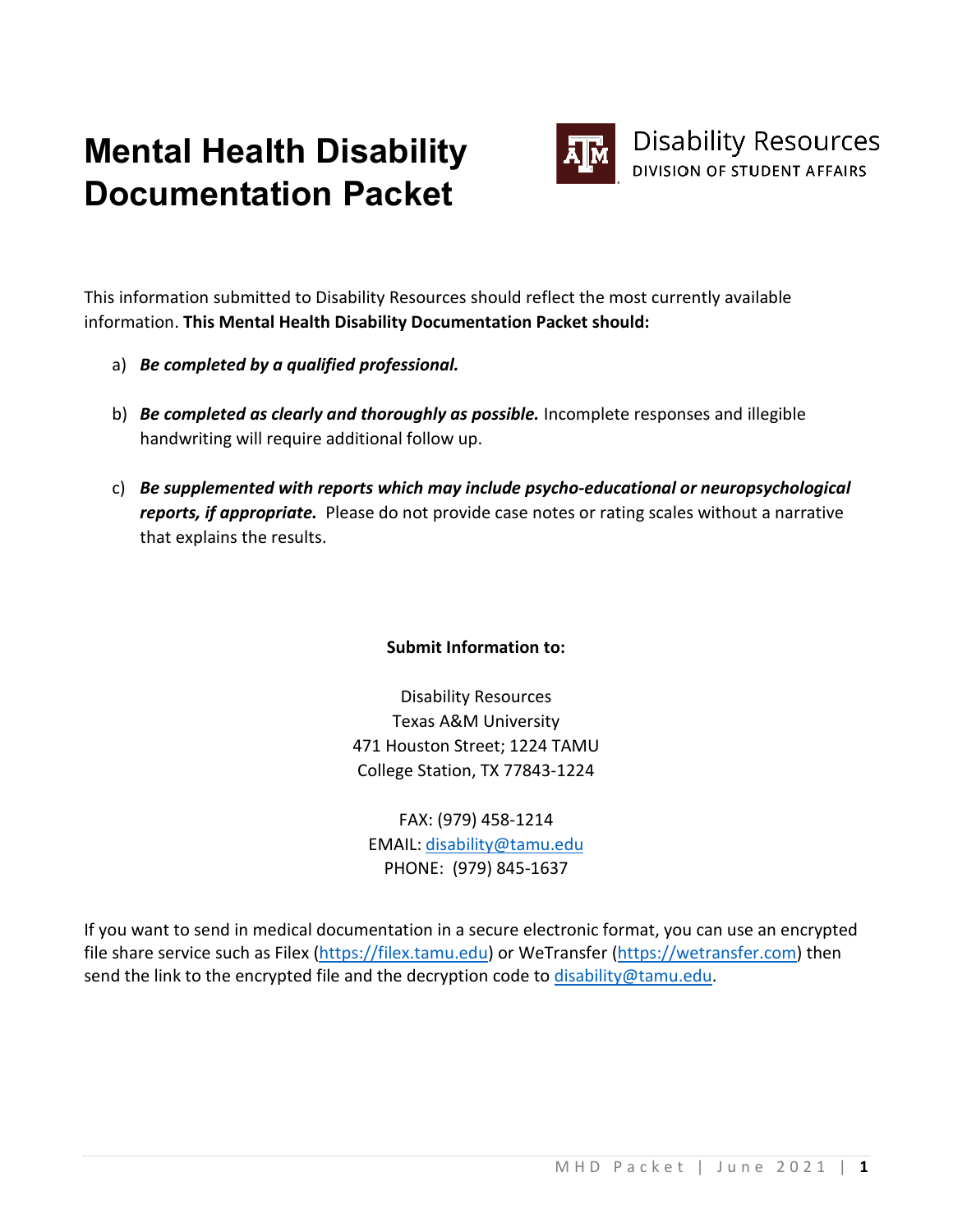| Date: ___________________                                             |                                                                                  |      |                         |
|-----------------------------------------------------------------------|----------------------------------------------------------------------------------|------|-------------------------|
|                                                                       |                                                                                  |      | Birthdate: ____________ |
| Last                                                                  | First                                                                            | M.I. |                         |
|                                                                       |                                                                                  |      |                         |
|                                                                       |                                                                                  |      |                         |
|                                                                       |                                                                                  |      |                         |
|                                                                       |                                                                                  |      |                         |
| 2. Disability or disabilities:                                        |                                                                                  |      |                         |
|                                                                       |                                                                                  |      |                         |
|                                                                       | Severity: ________ Mild _________ Moderate ________ Severe                       |      |                         |
|                                                                       |                                                                                  |      |                         |
|                                                                       | Severity: _________ Mild __________ Moderate _________ Severe                    |      |                         |
|                                                                       |                                                                                  |      |                         |
|                                                                       | Severity: ________ Mild __________ Moderate _________ Severe                     |      |                         |
| 3. How did you arrive at your diagnosis? Please check all that apply. |                                                                                  |      |                         |
| Clinical Interview (Structured or Unstructured)                       |                                                                                  |      |                         |
|                                                                       | Psychoeducational Testing (Dates of testing: ___________________________________ |      |                         |
| Neuropsychological Testing (Dates of testing:                         |                                                                                  |      |                         |
|                                                                       |                                                                                  |      |                         |
|                                                                       |                                                                                  |      |                         |
| 4. Please check all that apply to this student:                       |                                                                                  |      |                         |
| Classroom:                                                            |                                                                                  |      |                         |
| has difficulty focusing as a result of their disability               |                                                                                  |      |                         |
|                                                                       | is unable to simultaneously take notes and listen to what is being said          |      |                         |
| is unable to engage peers or work collaboratively                     |                                                                                  |      |                         |
|                                                                       |                                                                                  |      |                         |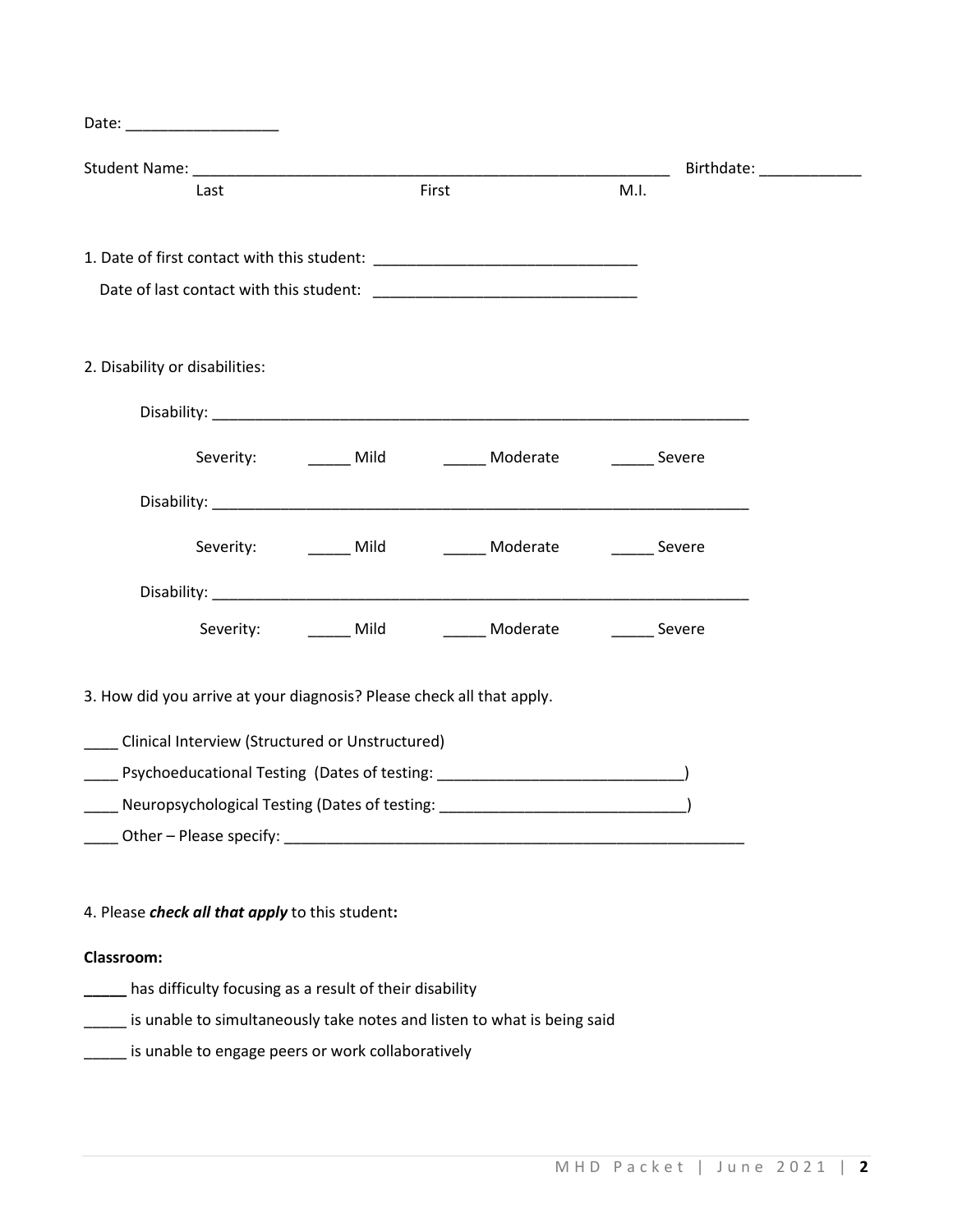#### **Exams:**

- **\_\_\_\_\_** becomes overly anxious in timed situations (more than typical)
- \_\_\_\_\_ experiences uncontrollable intrusive thoughts when under pressure and/or anxious
- \_\_\_\_\_ engages in repetitive ritual(s) when under pressure and/or anxious
- \_\_\_\_\_ subvocalizes thoughts or statements when under pressure and/or anxious

### **Attendance (If any are checked, see question 6):**

- **\_\_\_\_\_** is sometimes unable to attend class or other activities due to her/his disability
- needs to sometimes leave class or other activities due to her/his disability
- \_\_\_\_\_ needs to take short breaks from class or other prolonged tasks
- \_\_\_\_\_ is not able to take a full course load of classes due to their disability

### 6. Give *rationale as to why this student cannot attend class or other activities***,** if applicable.

7. Are there *other ways the student might be impacted* (socially, in housing, etc.)?

8. Discuss any *side effects related to treatment or medication* that may be relevant to identifying accommodations.